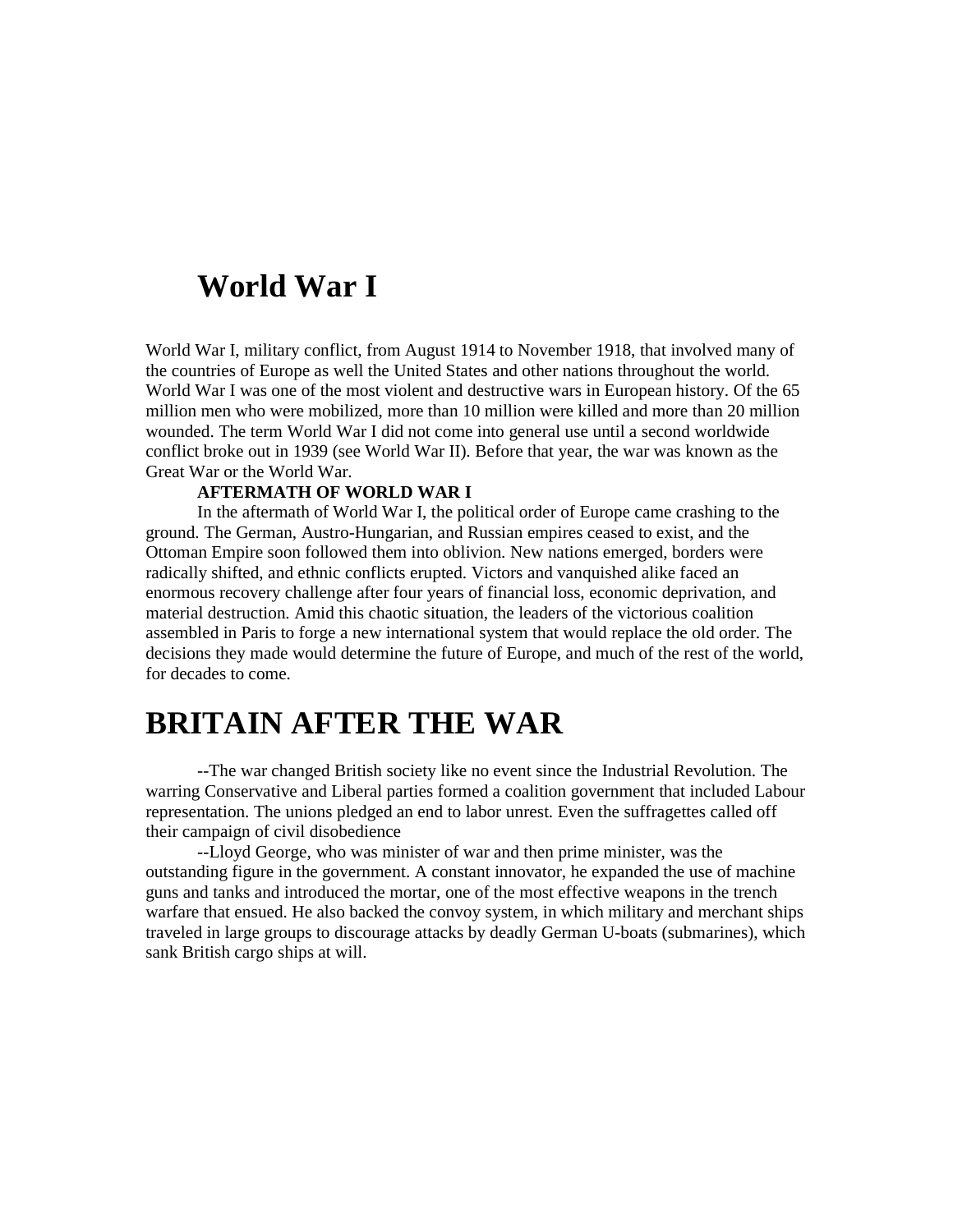--The government fixed wages, took control of the munitions industry, ordered farmers to increase grain cultivation, and ultimately rationed food. It introduced a military draft in 1916 for men aged 18 to 41. More than 6 million British men became members of the armed forces. Women streamed into the industrial labor force, replacing men who were serving in the military. In 1918, before the war was over, women were given the vote in a bill for universal suffrage.

--The war lasted longer than anyone had predicted. The fighting was more gruesome and the weapons more destructive. Fighting along the border between France and Germany soon became mired in a bloody stalemate as armies dug defensive trenches and fortified their positions against attack. Trench warfare was both terrifying and demoralizing. Infantry soldiers lived in unsanitary conditions in muddy trenches that stretched from the English Channel to the Swiss border.

--The death of over 10 million men in combat left a gaping chasm in the social and economic life of the postwar world. Many of those who survived the war returned home with physical disabilities that prevented them from rejoining the work force. Others suffered the lasting effects of what in those days was called shell shock and what is today labeled posttraumatic stress disorder, a psychological affliction that prevents a successful adaptation to civilian life. Many of the dead left widows and orphans who had to cope with severe economic hardship and emotional loss.

--The war had a profound effect on the relations between men and women in the major belligerent states. As the men rushed to the battlefield, women moved into many traditionally male occupations in industry. They then began to achieve a degree of independence and self-reliance that had been unavailable before the war. Many of the countries involved in the war (including Britain, the United States, and Germany) granted women the right to vote for the first time shortly after the war ended.

--The war also profoundly disrupted the revered cultural tradition of the Western world. Optimism about human nature and about the glorious future of civilization was discredited as soldiers from what had been hailed as the most highly civilized societies on earth slaughtered each other without mercy. Artists began to produce works that mocked the self-confident assertions of humanism and portrayed the sordid realities of modern life. Social scientists and psychologists probed the sources of human aggression in an effort to explain the orgy of violence that had ended. Philosophers bemoaned the decadence of civilization and the decline of the west.

--The economic consequences of the war were felt throughout the world. All of the countries involved had to borrow heavily to pay for the costs of the war, either from their own citizens or from foreign lenders. Such deficit-financing generated inflation, which impoverished many citizens living on fixed incomes. Some governments, such as the Soviet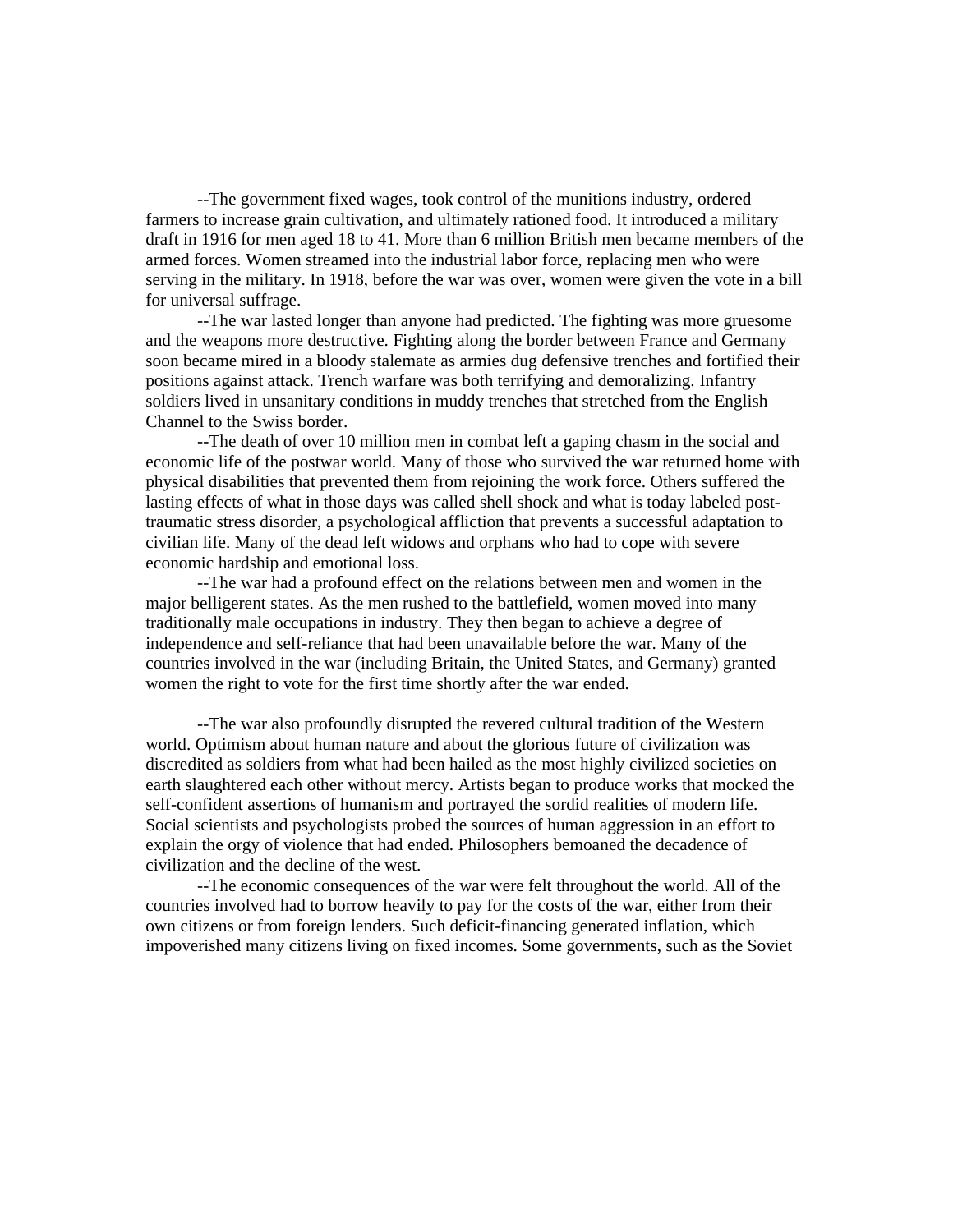regime in Russia, repudiated their foreign debts, wiping out the savings of frugal investors in many countries. The war also wrought political changes that had serious economic consequences. For example, the new states in Eastern Europe that were formed out of the defunct Austro-Hungarian Empire found it nearly impossible to achieve economic viability. When the empire was divided into separate countries, the new countries were cut off from their prewar markets and sources of food and raw materials.

--The postwar international order that was forged at the Paris Peace Conference proved to be unstable and short-lived. What Woodrow Wilson called "the war to end all wars" led to, within a generation, a second, even more destructive conflict. The early evaluations of the Versailles settlement were largely critical. People blamed the leaders of the victorious European powers for having betrayed President Wilson's principle of national selfdetermination by forcing Germany to cede territories with large German populations. They also criticized the imposition of crushing reparations on Germany. Some believed that the reparations would destroy Germany economically and guarantee the country's resentment.

--More recent scholarship has challenged this evaluation of the Versailles settlement as a harsh, vindictive, peace settlement. Germany's territorial losses were much less harsh than those imposed on its allies Austria-Hungary and the Ottoman Empire. In addition, some scholars have argued that Germany could have paid the reparations, if the country's standard of living had been reduced. The reparation settlement failed not simply because Germany was not able to pay but because many German people did not accept that Germany was more responsible for the war than any other country. In addition, the wartime coalition of Britain, France, and the United States, which might have been powerful enough to enforce the treaty, dissolved shortly after the war as each country concentrated on its own domestic issues.

--Troops made massive suicidal charges across open terrain against fixed enemy defensive positions that were lined with barbed wire and defended with machine guns. In the first Battle of the Somme, in 1916, there were nearly 60,000 British casualties on the first day alone. In 1917, at Passendale in Belgium, the number of British killed or wounded reached the staggering total of some 250,000 (see Battle of Ypres). Overall, the war cost Britain roughly 3 million casualties and resulted in large numbers of veterans with disabilities who returned to live in every corner of the British Isles.

-- The worldwide economic depression of 1929 struck Britain hard. Unemployment rose to 2.5 million within a year and to 3 million by the beginning of 1933. Ramsey MacDonald, the Labour prime minister, resigned in 1931 but agreed to sit in a national coalition government to handle the worsening crisis. The government put emergency measures into effect to raise income taxes on the wealthy, to reduce salaries of government workers, and to reduce unemployment benefits that were crippling the government.

--For the first time in a century, Britain abandoned free trade. The government placed duties on imports and encouraged the population to "buy British." Government programs to